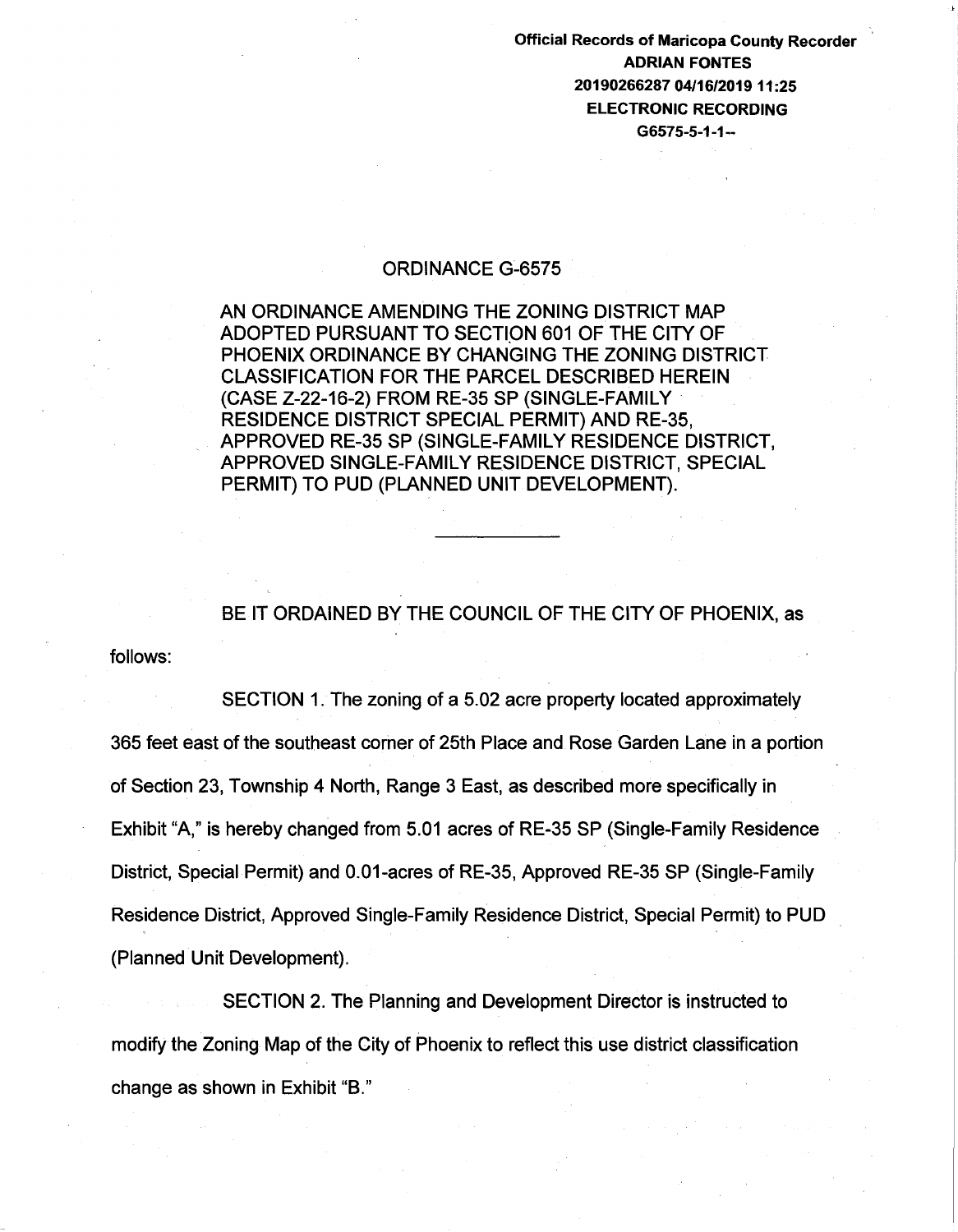SECTION 3. Due to the site's specific physical conditions and the use

district applied for by the applicant, this rezoning is subject to the following stipulations,

violation of which shall be treated in the same manner as a violation of the City of

Phoenix Zoning Ordinance:

- 1. An updated Development Narrative for the Horses Help PUD reflecting the changes approved through this request shall be submitted to the Planning Department within 30 days of City Council approval of this request. The updated Development Narrative shall be consistent with Development Narrative date stamped December 10, 2018 as modified by the following stipulations:
	- a. Update acreage throughout document to 5.02 acres.
- 2. In the event archaeological materials are encountered during construction, the developer shall immediately cease all ground-disturbing activities within a 33 foot radius of the discovery, notify the City Archaeologist, and allow time for the Archaeology Office to properly assess the materials.
- 3. Prior to preliminary site plan approval, the landowner shall execute a Proposition 207 waiver of claims form. The waiver shall be recorded with the Maricopa County Recorder's Office and delivered to the City to be included in the rezoning application file for record.

SECTION 4. If any section, subsection, sentence, clause, phrase or

portion of this ordinance is for any reason held to be invalid or unconstitutional by the

decision of any court of competent jurisdiction, such decision shall not affect the validity of

the remaining portions hereof.

PASSED by the Council of the City of Phoenix this 3rd day of April, 2019.

**ATTEST:** Jenice Anchitald City Clerk 2

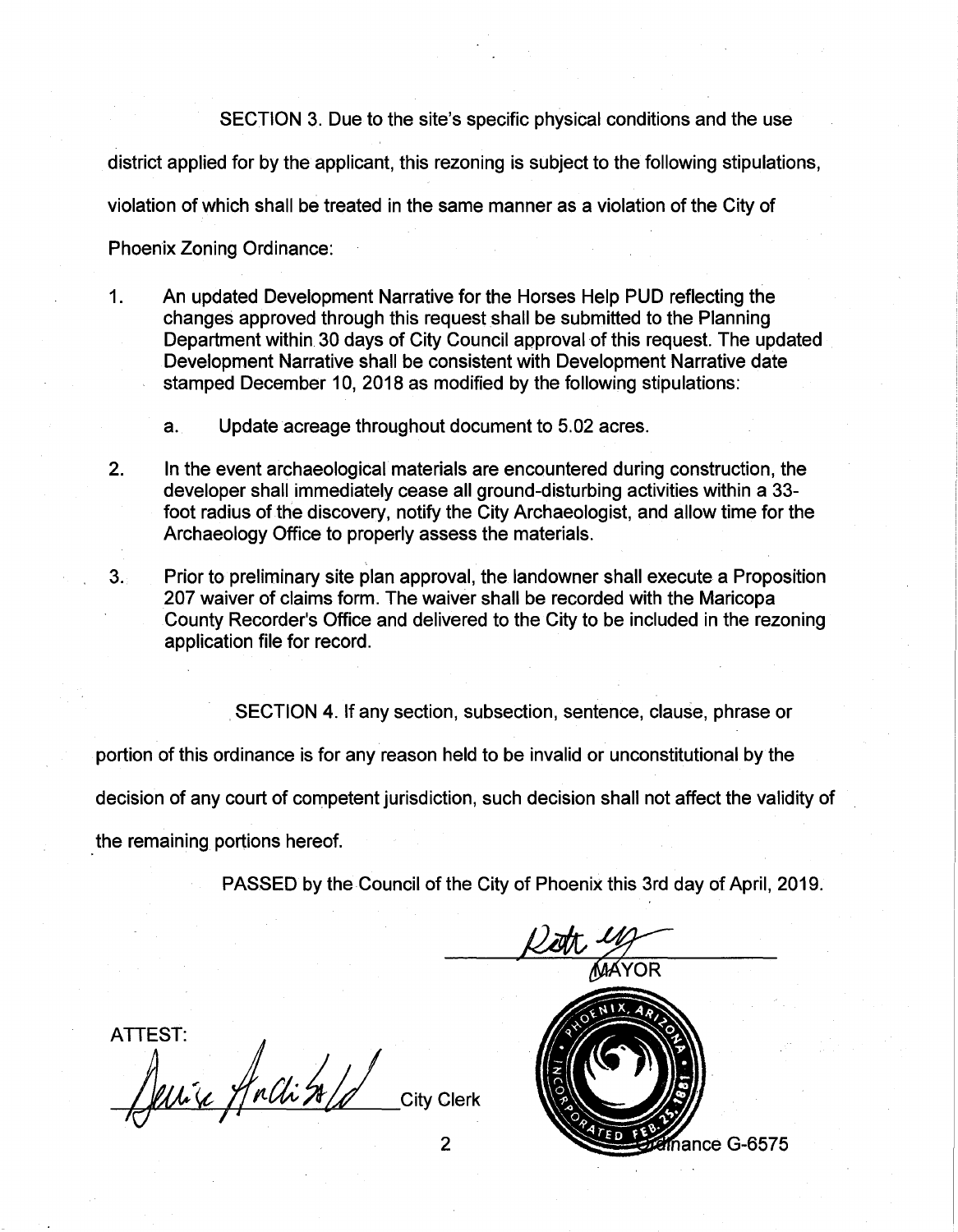APPROVED AS TO FORM:

Acting City Attorney pml

REVIEWED BY:

 $C_{\Omega}$ **City Manager** 

PL:tml:LF19-0685:04/03/19:2101743v1

Exhibits: A- Legal Description (1 Page) B- Ordinance Location Map (1 Page)

## 3 Ordinance G-6575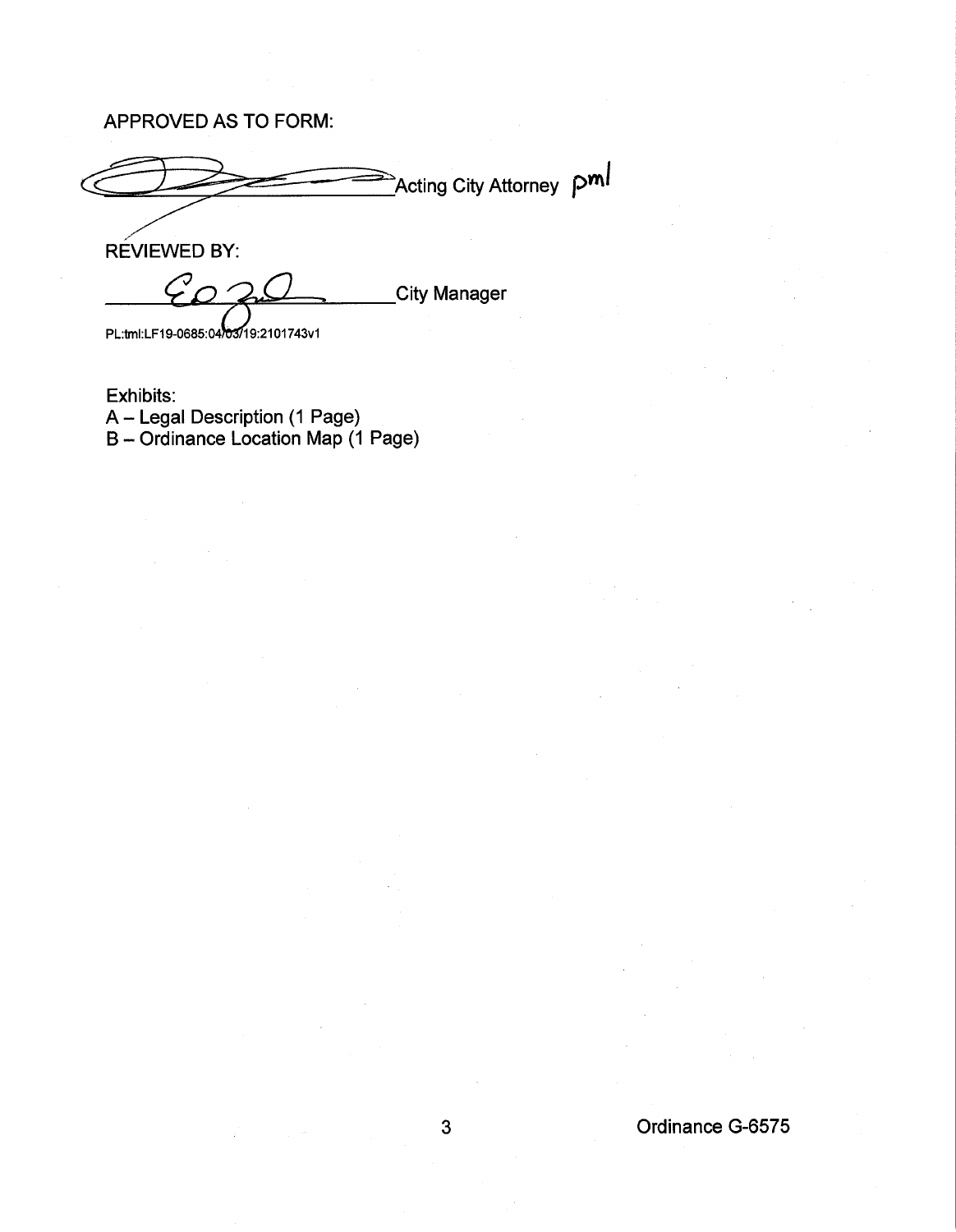## EXHIBIT A

## LEGAL DESCRIPTION FOR Z-22-16-2

LOT 14, MOHAWK PARK, ACCORDING TO BOOK 58 OF MAPS, PAGE 48, AND BEING LOCATION IN A PORTION OF THE SOUTHWEST % OF SECTION 23, TOWNSHIP 4 NORTH, RANGE 3 EAST, OF THE GILA AND SALT RIVER BASE AND MERIDIAN, MARICOPA COUNTY, ARIZONA.